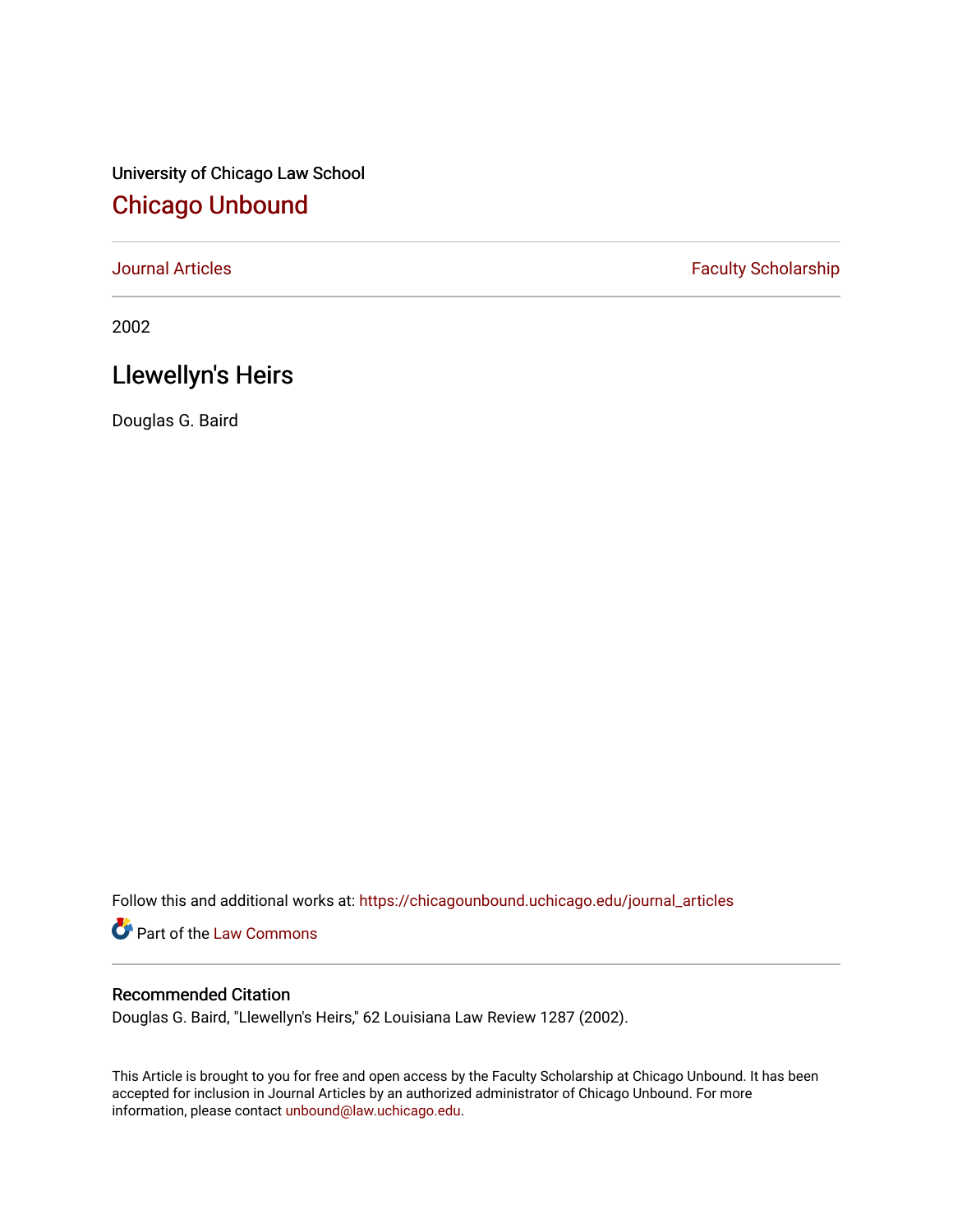# **Llewellyn's Heirs**

## *Douglas G. Baird*

Many of the ways in which we think about commercial law were foreign to lawyers trained a century ago. They grew up steeped in a world of Langdellian formalisms. A chattel mortgage, chattel trust, trust deed, and factor's lien were discrete elementary particles in the "consideration" or "title" were indispensable for any well-functioning commercial law. We can celebrate Llewellyn and his commercial code because he did so much to move us away from abstract formalisms towards the commercial world itself. But what mountains are left for us to climb? By Professor Rasmussen's account, very few. In his paper, Robert Rasmussen joins the ranks of commercial law's dreary post-lapsarians. We have learned the lessons of public choice theory and once learned they cannot be forgotten.<sup>1</sup> In this dark and fallen world, the uniform law process can be defended, if at all, only as the best among number of bad choices.

Professor Rasmussen ends with only a glimmer of hope. With respect to some articles of the Uniform Commercial Code, the National Conference of Commissioners on Uniform State Laws ("NCCUSL") may be better than the alternatives. Consumer advocates and academics are likely to have a stronger voice in the uniform law process than in the state legislature. Moreover, the state legislature is not likely to function particularly well. In contrast to corporate law, there is no way to harness the forces of regulatory

Jurisdictions cannot compete for commercial contracts in the same way they compete for corporate charters. Those involved in shaping uniform laws are less likely to bend to the political winds than Congress. After all, unlike elected members of Congress, those who drive the uniform law process are mere amateurs in the art of rent extraction.

In the abstract there is nothing wrong with Professor Rasmussen's call for assessing the work of NCCUSL by focusing on the art of what is possible, nor can one take issue with his qualified and begrudging support of the process. But Professor Rasmussen's account may slight what is possible in the uniform law process. Before we assess

Copyright 2002, by LOUISIANA LAW REVIEW.

<sup>\*</sup> Harry A. Bigelow Distinguished Service Professor of Law, University of Chicago Law School.

<sup>1.</sup> The cohort that focuses on the uniform law process as one in which the forces of public choice drive the process begins with Alan Schwartz & Robert E. Scott, *The Political Economy of Private Legislatures,* 143 U. Pa. L. Rev. 595 (1995).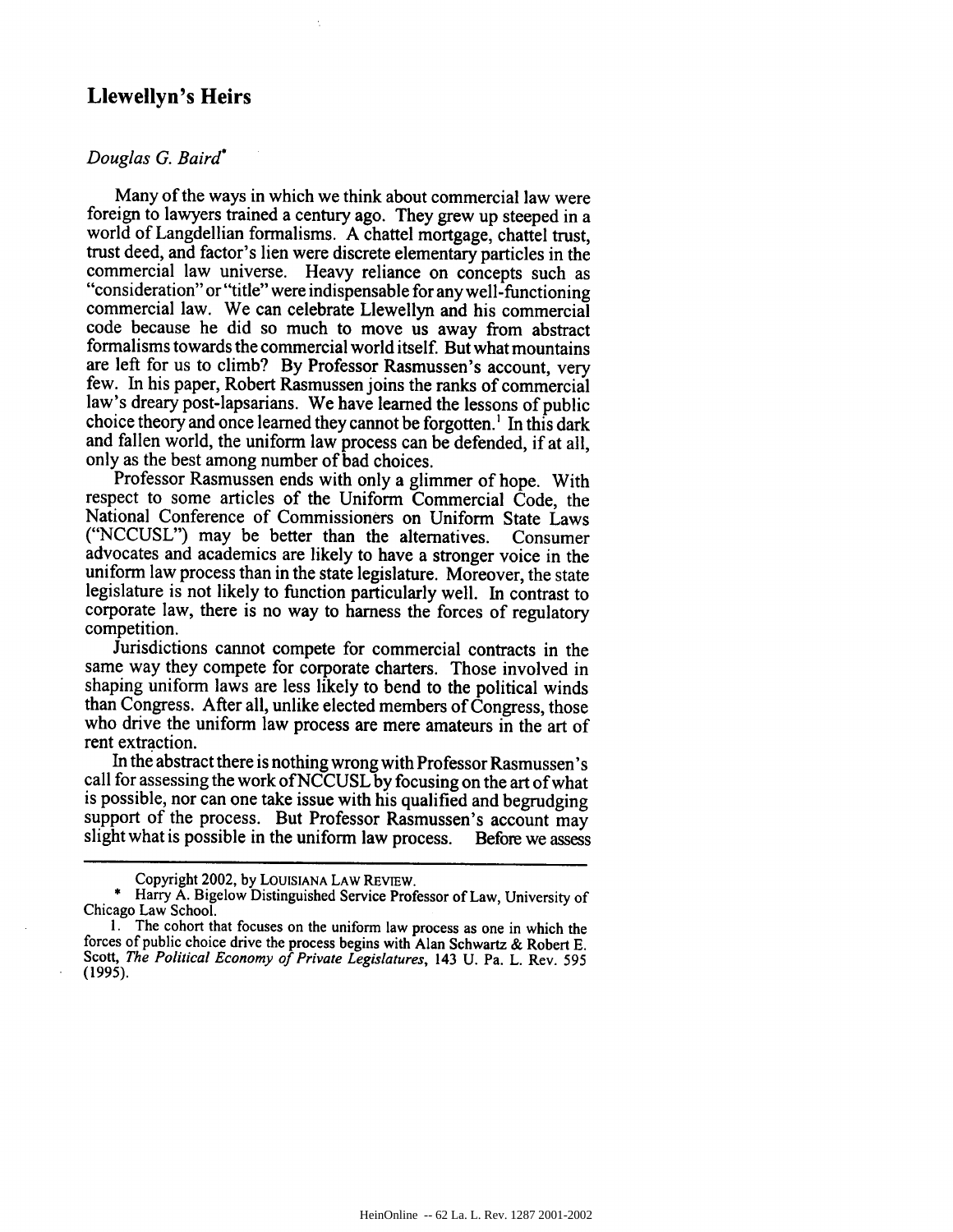the recent and, by Professor Rasmussen's account, unhappy experiences with statutory reform, it is worth reexamining where today's commercial scholars lie relative to Llewellyn. An interesting paradox is at work. Our own generation's giants in commercial law-scholars such as Lisa Bernstein, Robert Scott and Alan Schwartz—are at once Llewellyn's greatest critics and his true heirs. In finding fault with Llewellyn, they too often fail to understand that they stand on his shoulders. They are the ones in today's academy most concerned with how the law works in action.<sup>2</sup> By contrast, many involved in uniform law process, particularly those in the failed effort at a comprehensive revision of Article 2, have been too quick to assume that they are Llewellyn's heirs. They rely on primitive intuitions about what is "fair" in commercial law. They seem to think that casual empiricism, coupled with a high-minded cynicism about large firms and institutional lenders, tells them everything they need to know about commercial reality. Llewellyn, however, began by renouncing such smugness.

We should pay more attention to this great peculiarity of our own age, and we should begin assessing Llewellyn distinctive virtues. Understanding Llewellyn's virtues is no easy task. As Alan Schwartz has shown, Llewellyn lacked the tools in empirical methods and economic analysis that are second nature to us.<sup>3</sup> Some of his specific ideas about commercial law were wrong. Moreover, Llewellyn himself did little to endear himself to modem readers. His off-putting prose style was a mannered mix of precious erudition and colloquialisms. It does not wear well. Equally important, his view of commercial life took shape in the first part of the last century. Robber barons and itinerant peddlers dotted the commercial landscape. Sinclair Lewis's *The Jungle*, an exposé of Chicago

*3. See* Alan Schwartz, *Karl Llewellyn and the Origins of Contract Theory, in* The Jurisprudential Foundations of Corporate and Commercial Law (Jody S. Kraus & Steven D. Walt, eds. 2000).

<sup>2.</sup> Understanding the law in action is the essence of legal realism. See William L. Twining, Karl Llewellyn and the Realist Movement (1973). For Llewellyn's own account of legal realism, see Karl N. Llewellyn, Some *Realism About Realism-Responding to Dean Pound,* 44 Harv. L. Rev. 1222 (1931). By understanding the way in which merchants in particular industries interact, by exploring how market actors act in the face of imperfect information, and by examining closely the way legal rules change incentives, they (and many other fine scholars, including Professor Rasmussen himself) are set upon the same mission. *See, e.g.,* Lisa Bernstein, *Private Commercial Law in the Cotton Industry: Creating Cooperation Through Rules, Norms, and Institutions,* 99 Mich. L. Rev. 1724 (2001); Alan Schwartz & Louis L. Wilde, *Intervening in Markets on the Basis of Imperfect Information: A Legal and Economic Analysis,* 127 U. Pa. L. Rev. 630 (1979); Robert E. Scott, *The Case for Market Damages: Revisiting the Lost Profits Puzzle,* 57 U. Chi L. Rev. 1155 (1990).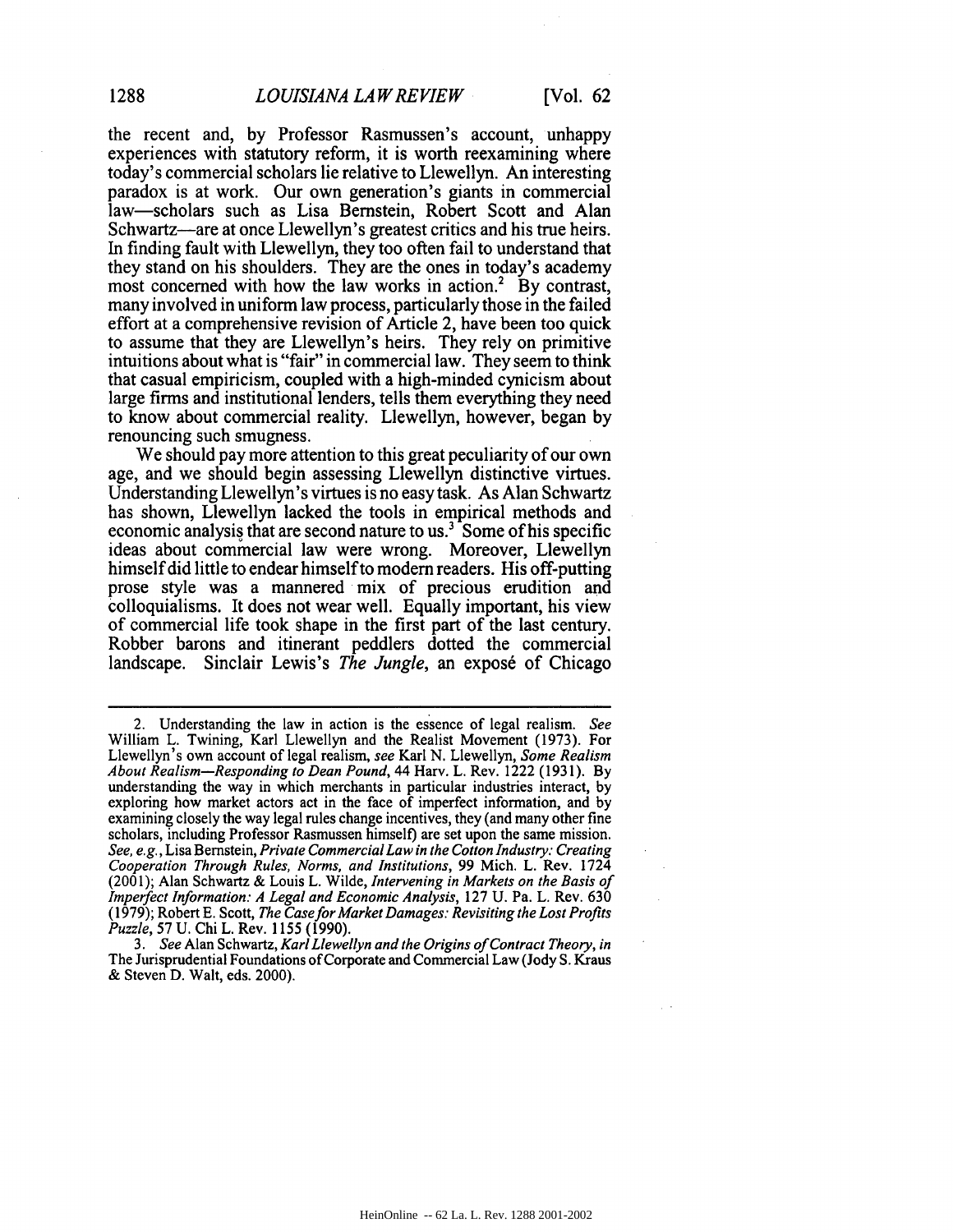meatpackers, had just appeared. Snake oil salesmen still provided doctors decent competition. The great con men were in their prime.<sup>4</sup> As a result, from our vantage point, Llewellyn's account of the commercial world overemphasizes such primitive forms of mischief.<sup>5</sup> We should not, however, let any of these flaws obscure Llewellyn's great strengths and his ability to harness them in the cause of law reform.

In the strategic battle to shape the law, Llewellyn took Sun Tzu to heart. He knew the terrain, he knew his enemies, and he knew himself.<sup>6</sup> Over these dimensions, too many of those now engaged in law reform consistently fall short. In this paper, I review each in turn.

#### I. THE TERRAIN OF COMMERCIAL LAW

The common law was property-based. A reader of Blackstone will find little devoted to contracts and even less to commercial law. The problems the common law lawyer faced were in the first instance problems relating to property. Most of the problems were reduced to questions of the rights of a discrete individual against another. How does *A* convey Blackacre to *B?* Did *A* trespass upon B's land? Ownership of personal property turned on whether an unbroken chain of voluntary transfers connects the current possessor with the original owner. The law of tort grew out of the writ of trespass. We ask whether *A* injured *B* or B's property. The law of contract in turn grows out of tort. We understand commercial transactions by looking at A's bargain with *B* against a background set of clearly defined property rights.

Among the many sins of Christopher Columbus Langdell was his failure to see that this conception of the law was much too narrow.<sup>7</sup> When property rights are pre-ordained and everything else turns on the interactions of one individual with another, many important questions are never asked. As long as you assume that property rights

*<sup>4.</sup> See* W.T. Brannon, "Yellow Kid" Weil 293-94 (Ziff-Davis 1948); *see* David W. Maurer, The Big Con: The Story of the Confidence Man and the Confidence Game 274 (Bobbs-Merrill 1940).

<sup>5.</sup> Such an overemphasis creates a pitfall. A commercial law that begins with :he assumption that in every trade one party is likely set upon cheating the other cannot serve its primary mission-promoting value-enhancing exchange between parties who act in good faith. Llewellyn, of course, did not make this mistake, but many modern academics that followed in his wake have. *See* Douglas G. Baird, *commercial Norms and the Fine Art of the Small Con,* 98 Mich. L. Rev. 2716 (2000).

*<sup>6.</sup> See* Sun Tzu, The Art of War, chap. 10 (Samuel B. Griffith trans., Oxford Univ. Press 1963).

<sup>7.</sup> Karl N. Llewellyn, The Common Law Tradition: Deciding Appeals 38-39 (1960) [hereinafter "Llewellyn, Common Law"].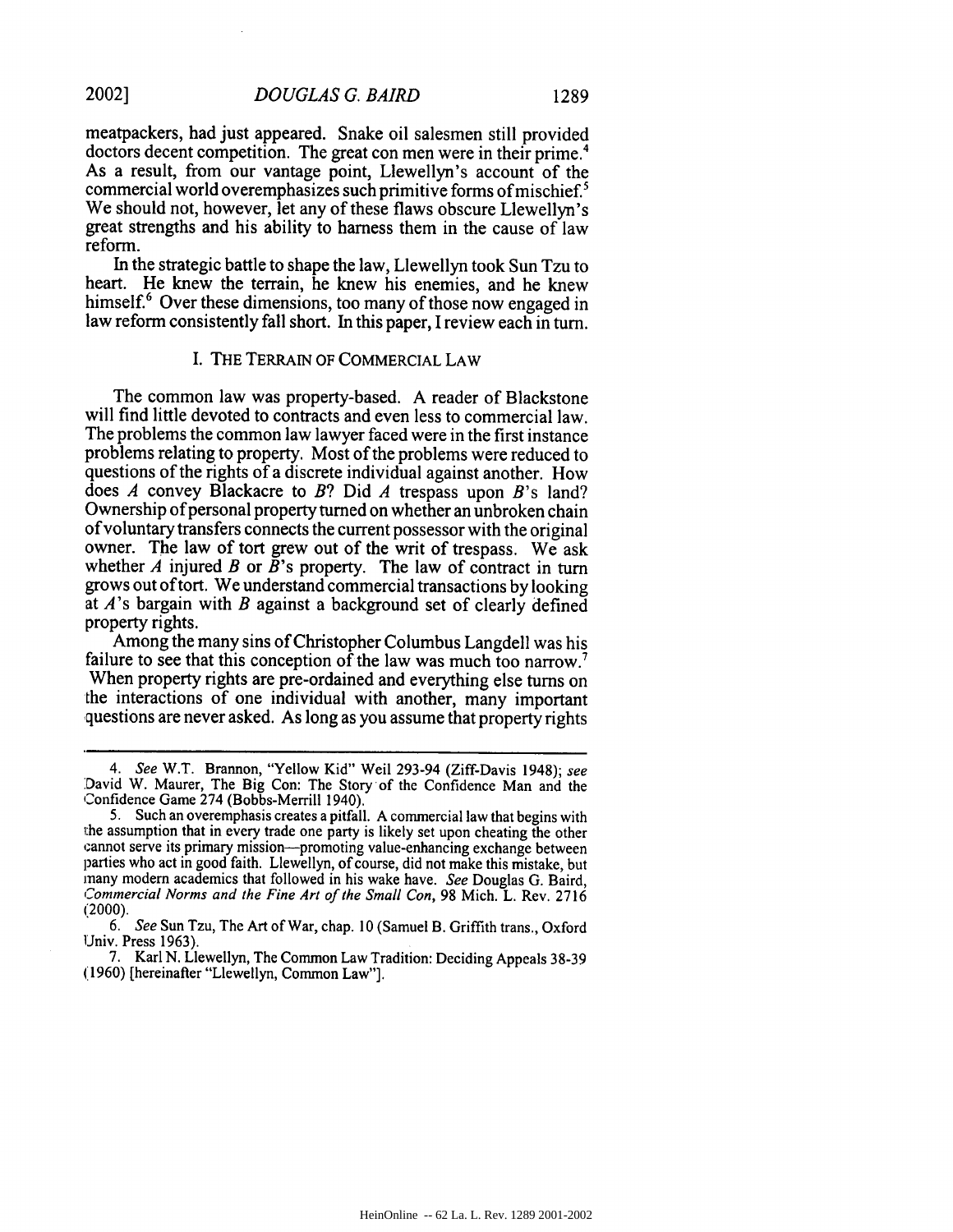have a predetermined shape, you never have to worry about how legal rules bring various institutions into existence. You can worry about a discrete marketplace transaction between *A* and *B* without ever asking about the legal rules that brought the market into being in the first place. Moreover, by focusing on a discrete transaction and the narrow legal rights associated with it, one never has to worry about the forces outside the law that also loom large in commercial transactions.

One of Llewellyn's great strengths lay in his understanding that commercial law must be shaped by the world in which it operates and the forces at work there.<sup>8</sup> Llewellyn turned to the law merchant and focused on its rules, particularly those centered around norms that emerged in a well-functioning market.<sup>9</sup> These norms imposed obligations that do not exist in the case of one-shot deals, but granted benefits as well. Llewellyn advanced an idea of good faith with a higher threshold than mere honesty in fact, but at the same time, he believed that those who met the heightened standard of good faith desired greater rights than a discrete rights-based approach would allow. To be sure, it is easy to find fault with Llewellyn's ideas about good faith. One can, for example, join Grant Gilmore and reject the idea that promoting the good faith purchaser in all his guises in fact promotes commerce.'" A balance always needs to be struck between the duties we impose on original owners and those that come later.<br>How it should be struck is far from self-evident. Moreover, How it should be struck is far from self-evident. Llewellyn's conviction that protecting good faith purchasers promotes commerce in all contexts is at odds with his own belief that legal rules should be context dependent and reflect the sense of particular situations.

But in making these observations, we should not forget Llewellyn's starting place. Commercial law begins with the law merchant at the fair, not with William Blackstone, the horse trader." Commercial law applies in the first instance to those who engage in value-maximizing exchanges that leave both parties better off. Markets do not come into being automatically. Markets themselves require regulation. The rule giving the buyer at a fair clean title notwithstanding a thief in the chain worked because the rule also

10. *See* Grant Gilmore, *The Good Faith Purchase Idea and the Uniform Commercial Code,* 15 Ga. L. Rev. 605 (1981).

11. For an account of the law merchant, *see* Harold J. Berman, Law and Revolution 333-56 (1983).

*<sup>8.</sup> See* Karl N. Llewellyn, *Across Sales on Horseback,* 52 Harv. L. Rev. 725, 740-42 (1939) [hereinafter "Llewellyn, *Across Sales"];* Karl N. Llewellyn, *The First Struggle to Unhorse Sales,* 52 Harv. L. Rev. 873, 903-04 (1939).

*<sup>9.</sup> See* Richard Danzig, *A Comment on the Jurisprudence of the Uniform Commercial Code,* 27 Stan. L. Rev. 621, 624 (1975).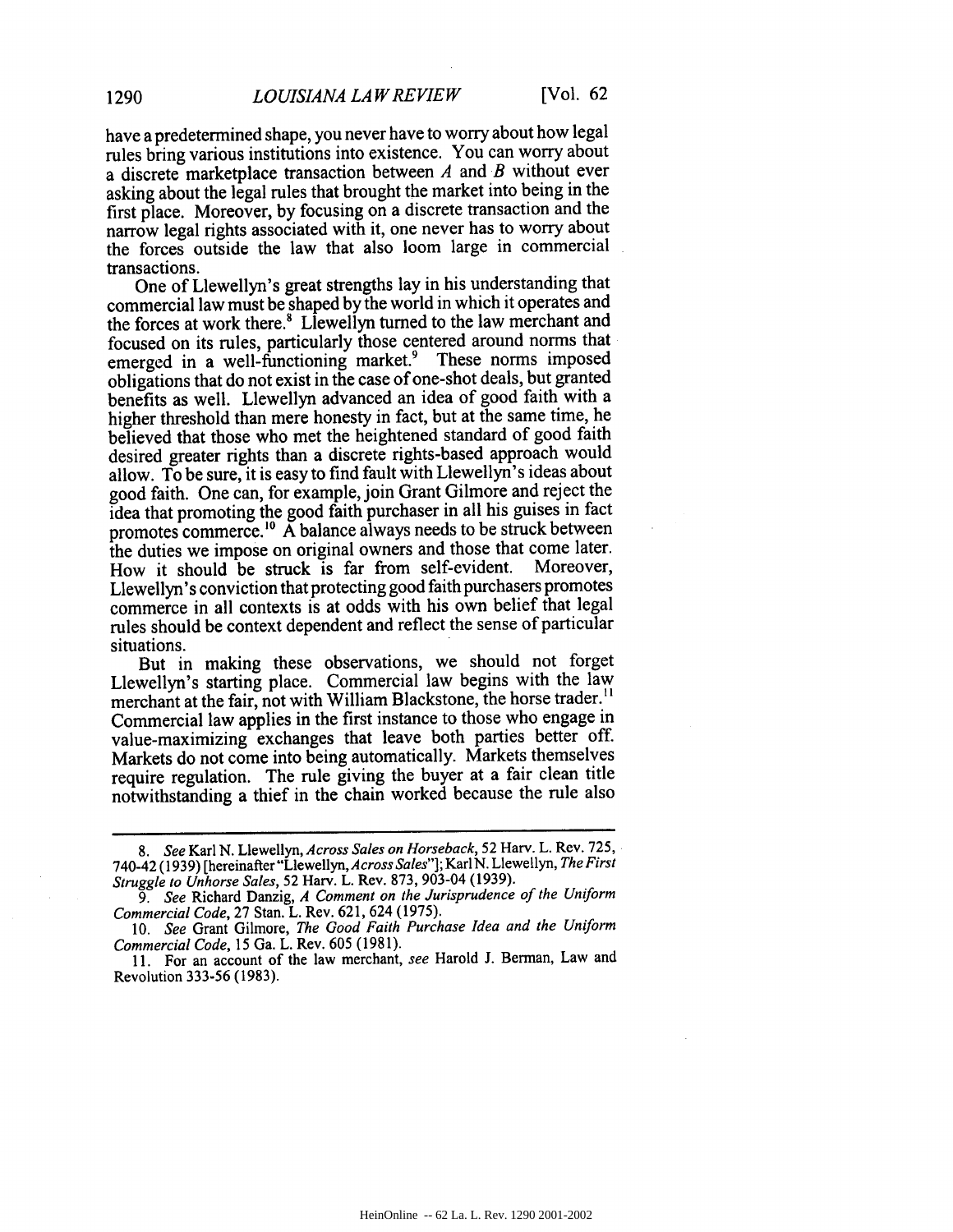required that the goods be displayed. We may even understand some of the market offenses—such as the market crime of forestalling—as rules that ensured that goods were sold in the market at the optimal time. Without regulation, goods can be sold prematurely and to the wrong buyers. More generally, transactions in the marketplace work because there are legal mechanisms in place—from the piepowder courts to the sheriffs who ensured the king's peace—that facilitate voluntary exchange. The rules of the law merchant have to be seen against this background. Llewellyn understood well that commercial law rules themselves had to take these into account.

The implied warranty of merchantability itself emerges from the marketplace. It does not impose obligations beyond those that ordinarily emerge in the marketplace. Unless the buyer bargains for more, goods need only pass without objection in the trade. Good faith for merchants does not require that sellers to reveal their reservation price or divide the gains from trade evenly with their contracting opposites. They need only adhere to reasonable standards of fair dealing in the trade. Parties can allocate risk of loss among themselves by doing as little as putting an FOB term in their contract.

Article 2 was designed to work in a well-functioning market, a place where there are received understandings of fair dealing and ordinary course of business. The implied warranty of merchantability serves two functions. It makes it costly for sellers of shabby goods to enter the market in the first place, and it allocates responsibility among the reputable merchants who remain. The prototypical fact situation is the one we find in *Parkinson v. Lee,* a case between two traders in hops.<sup>12</sup> The buyer seeks to hold the seller responsible for hops that had been watered by the person from whom the seller had acquired them. The seller should bear the loss not because he behaved dishonestly, but because he was better positioned to prevent the harm and to pursue the wrongdoer.<sup>13</sup>

The implied warranty of title, like many of other provisions of Article 2, works in the same way. It protects buyers when their sellers, through no fault of their own, do not have good title to the goods that they are selling. It is not the law that we rely upon to punish thieves. Nor is it the law that we need to bring a cause of action against someone who sells us goods that he has stolen from someone else. Section 2-312, like the presentment and transfer warranties in Articles 3 and 4, is designed rather to pushing the responsibility for the wrong-doing up the chain so that it falls on the wrong-doer or the solvent party closest to him.

<sup>12. 2</sup> East 314 (K.B. 1802).

<sup>13.</sup> *See* Karl N. Llewellyn, *Of Warranty of Quality, and Society,* 36 Colum. L. Rev. 699, 717 n.56. The case was, for this reason, wrongly decided.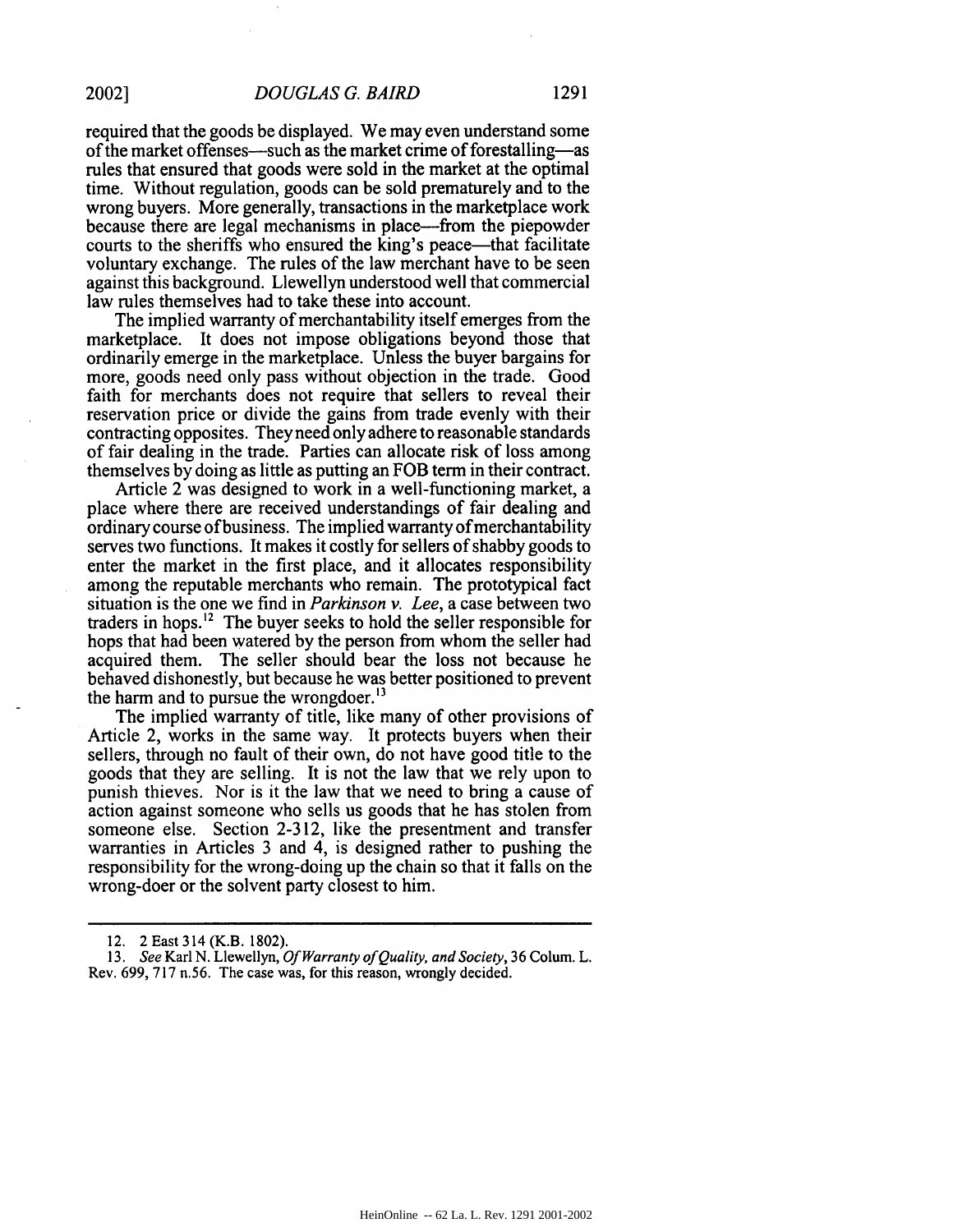Llewellyn's commercial law had modest ambitions. It sought to work within an existing landscape, rather than transform it (which it had no power to do) or pretend it did not exist. The problem is one of ensuring that commerce flourishes among honest merchants. The problems of fraud and corruption are best left to criminal sanctions and administrative regulation, and the challenge of ensuring that everyone receives a fair deal and pays a just price is one that we can realize only imperfectly. In law, as elsewhere, 95% is perfection.<sup>14</sup>

## II. KNOW YOUR ENEMIES

The latest iteration of Article 9 makes it even easier for secured lenders to acquire a security interest in all of a business debtor's assets. But too many of the academic critiques of the new version rest with the observation that changes were the result of special interest lobbying on the part of secured lenders. In such a world, it is easy to wear the white hat—too easy. In the face of weak opposition, it is hard to test one's own position. Ironically, the original drafters of Article 9 had it easier. They wanted to broaden the scope of security interests in personal property. To do this, they could not avoid Louis Brandeis and *Benedict v. Ratner.*<sup>15</sup> They were never presented with the trap that ensnared today's reformers, the trap of believing that those who disagree with them need not be taken seriously because they align themselves with Big Business and therefore must either be on the take or deluded.

Knowing and understanding the competing vision is central to understanding the law, and it is in this that today's reform-minded commercial law scholars have most conspicuously failed. They do not take the other side of the debate seriously. Too often, mere intuition substitutes for careful thought. For example, in the debate over reforming the rules governing offer and acceptance, Judge Easterbrook's opinions in *Pro-C, Inc. v. Zeidenberg<sup>16</sup>* and *Hill v. Gateway2000, Inc.'7* were dismissed as "misinterpretations."" Almost no effort was expended to understand the argument, its strengths and weaknesses, or the implications for law reform. One can disagree with the analysis in both opinions, but the idea that

<sup>14.</sup> Along with many others, *see, e.g.,* Richard A. Epstein, Simple Rules for a Complex World (1995), **1** owe this insight to my late colleague Walter Blum.

<sup>15. 268</sup> U.S. 353 (1925). *See* Gilmore, *supra* note 10, at 620-29.

<sup>16. 86</sup> F.3d 1447 (7th Cir. 1996).

<sup>17. 105</sup> F.3d 1147 (7th Cir. 1997).

<sup>18.</sup> *See, e.g.,* Richard E. Speidel, *Revising U. C.C. Article 2: A View from the Trenches,* 52 Hastings L.J. 607, 616-17 (2001). This failing is hardly limited to those concerned with Article 2. Few of those who dismiss the Coase Theorem out of hand can even state it correctly.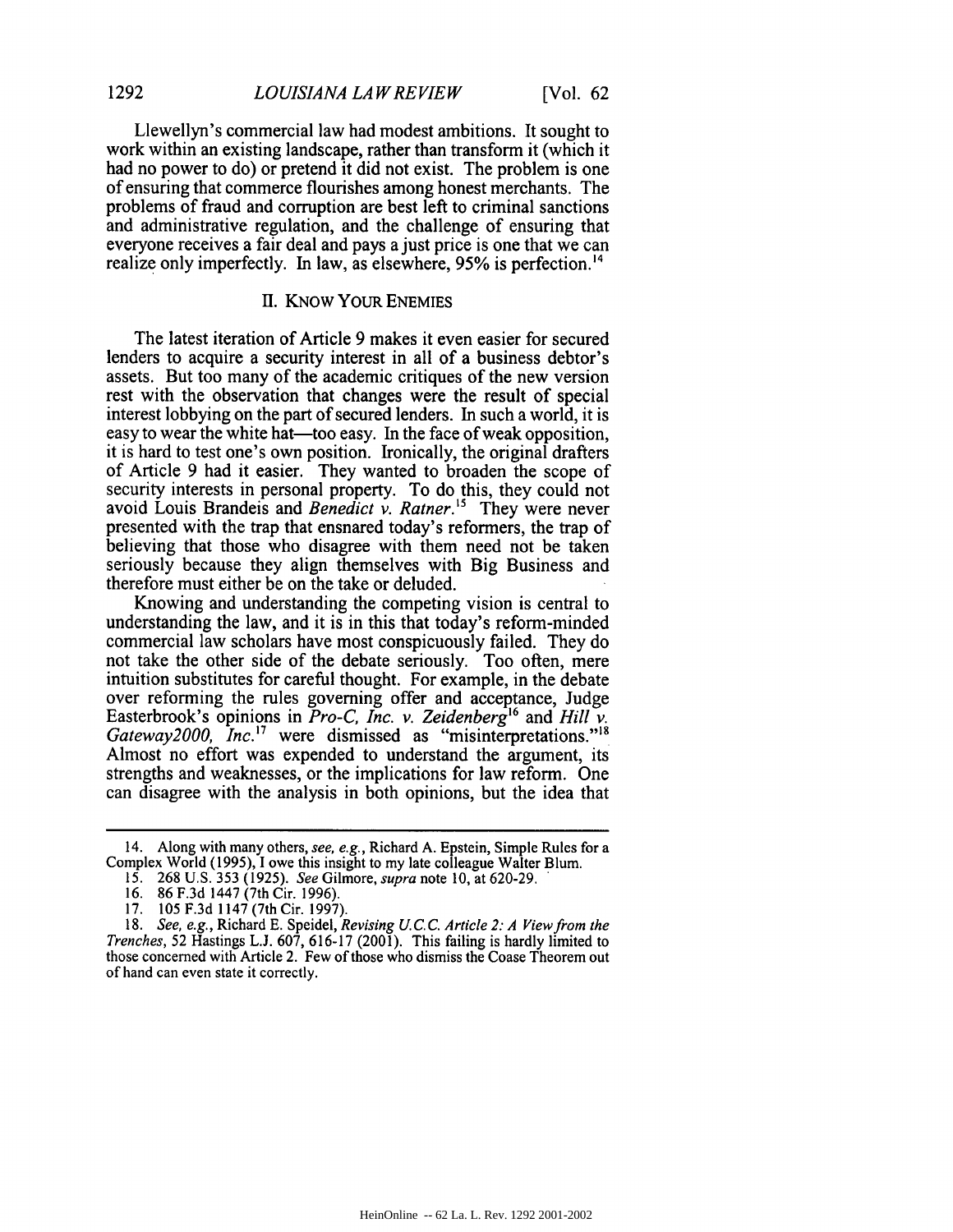reasoned opinions by this brilliant and eclectic judge can be ignored is just silly. In any battle, one cannot hope to succeed unless one takes one's enemies seriously. Llewellyn understood this principle too.

In putting forward his own vision of commercial law, Llewellyn's intellectual enemy was Joseph Story and, in particular, his opinion in *Swift v. Tysen.*<sup>19</sup> As Llewellyn described it:

Story. **.** . chose to challenge New York, the proudly new commercial center, with a new Federal doctrine (and with that, certainly as of 1840, I have no personal quarrel). But Story chose also to rest his challenge on the quicksand of a "principle" at once horrendous as law, unnecessary to the case, and badly argued. That was bad judging. And it was lawyering so bad that a right lawyer would have mourned it through sleepless nights. It. . laid no foundation, to produce persuasion and success in what had been an enlightened and statesmanlike ambition: to wit, to produce one dominant forum to unify the commercial doctrine of the growing, legally sprawling, Nation; to do a Marshall in commercial law.<sup>20</sup>

We can revisit the facts of *Swift* briefly.<sup>21</sup> Two swindlers induced George Tysen to sign a negotiable instrument as part of a fraudulent land deal. This instrument ended up in the hands of Swift. Swift, like Tysen, had been taken in by the same swindlers, but was not left high and dry. He had acquired Tysen's note from them in exchange canceling an antecedent debt just before they left for parts unknown. Hence, Swift imagined that he would ultimately be made whole. But, Tysen refused to honor the instrument When Swift presented it. He argued that Swift should enjoy against him only the rights that the swindlers had, and they had no rights against him at all. Swift argued that, as a good faith purchaser, he took the note free of Tysen's defense against the swindlers.

*Swift v. Tysen* began the Supreme Court's long and distinguished history as an expositor of commercial law. Llewellyn saw *Swift* as the leading alternative to his own vision of commercial law. The case is the paradigmatic commercial law dispute. Both litigants acted

21. The best account of the background to this case remains Tony Allan Freyer, Harmony and Dissonance: The *Swift* and *Erie* Cases in American Federalism 4-17 (1981).

<sup>19. 41</sup> U.S. (16 Pet.) 1 (1842). Note: I have adopted the spelling that Tysen himself used and that Story used in his treatise on negotiable instruments. The reporter (Peters), however, used "Tyson" and this spelling is the one most commonly used.

<sup>20.</sup> *See* Llewellyn, Common Law, *supra* note 7, at 416.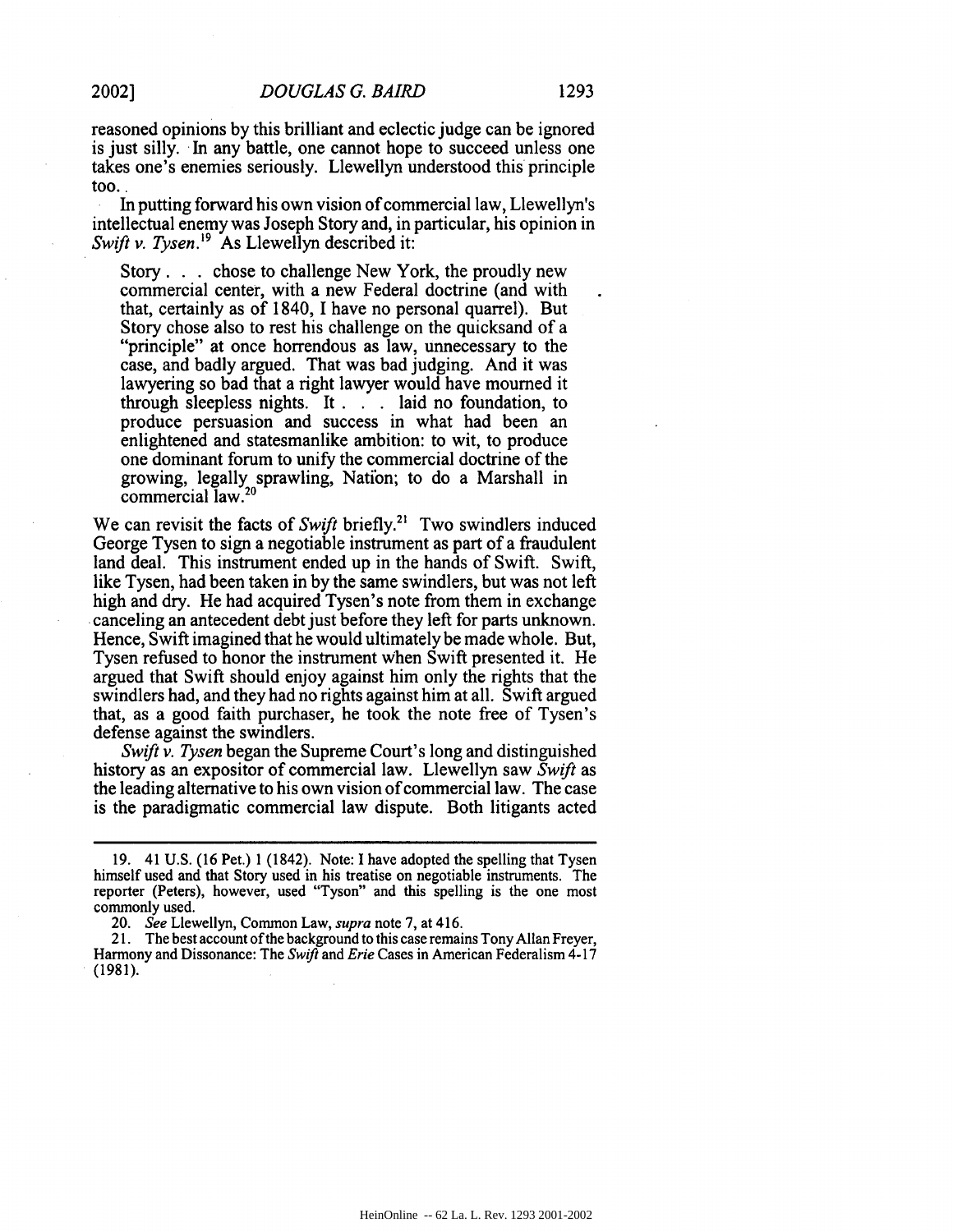throughout in good faith. The question turns on which should bear the loss for the harm caused by others. To answer this question, one has to identify the principles that make the most sense for the commercial world. Both Swift and Tysen were sophisticated commercial actors (a banker and a merchant respectively). Swift closer to the wrong-doers' final misdeeds and perhaps better positioned to have stopped them. But Justice Story thought the transaction needed to be placed in a larger context. People in business regularly took up negotiable instruments as security for antecedent debts. Inquiring into the actual facts and circumstances of how Swift and others took up an instrument was potentially costly. Story believed that as long as Swift was honest in fact, a court should go no further. This was an arena in which the virtues of a clear rule outweighed those of a case-by-case inquiry into particular transactions. A banker cannot stop and ask with respect to each negotiable instrument that passes his way whether he has to worry about defenses that those who have signed the instrument might have. Someone who puts his name on a negotiable instrument is bound to honor it when presented by a good faith purchaser. A legal principle that makes a holder's rights dependent on the facts and circumstances of each case, by its nature, impairs negotiability.

Llewellyn confronted Story directly. He rejected the idea that legal rules could be divorced from the context in which they operated. Indeed, a clear rule, "bereft of its reason,. **.** . [causes] complexity, uncertainty, injustice, and unnecessary litigation, across the country and across the years."<sup>22</sup> The solution for Llewellyn was to insist that holders of negotiable instruments show that they acquired them in the ordinary course of their business. Judges, in his view, could extract legal principles from commercial practice. Limiting their discretion and forcing them to apply rules mechanically would not promote commerce.

Llewellyn's analysis was deep and thoughtful because he took Story seriously. By contrast, today's reformers often assume that the debate has no other side or that, to the extent one exists, it can be dismissed summarily or reduced to an abstract and indeterminate question of rules versus standards. Moreover, Llewellyn was able to carry his vision into the political arena and make compromises where necessary. He lost the battle to reverse Story in the realm of negotiable instruments.<sup>23</sup> With respect to its substantive holding,

<sup>22.</sup> *See* Llewellyn, Common Law, *supra* note 7, at 420-21.

<sup>23.</sup> *See* Llewellyn, Common Law, *supra* note 7, at 419-20 ("Indeed, my own effort, successful for a while, to reintroduce the 'current course' idea into the Uniform Commercial Code article on commercial paper stirred up a witch hunt almost like that of Brandeis against Swift *v. Tyson.").*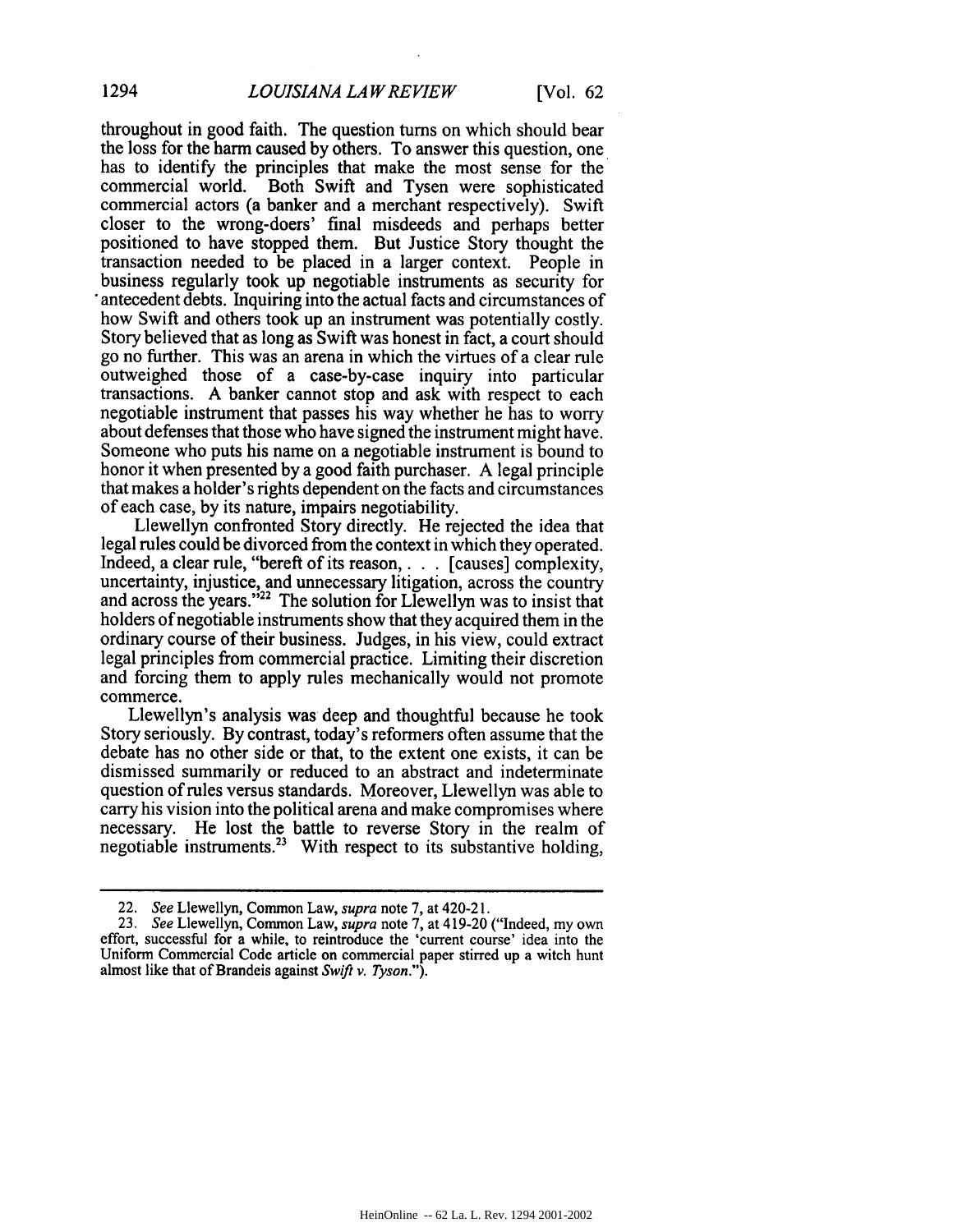*Swift v. Tysen* remains good law.<sup>24</sup> An antecedent debt counts as value for purposes of qualifying as a bona fide purchaser, and there is no requirement that a bona fide purchaser acquire the instrument in the ordinary course of business. Llewellyn, however, persevered in Article 7. The "holder by due negotiation" cannot purchase a document of title by canceling an antecedent debt and must acquire the document in the ordinary course of business.<sup>25</sup> Llewellyn believed in the art of the possible.

It is worth noting that, notwithstanding Llewellyn's antagonism towards Story, the vision each offered for commercial law bears one striking similarity. Story saw an opportunity to shape commercial law by promulgating general federal common law; Llewellyn by a uniform commercial code. In both cases. they created a gold standard. Even though states were not bound to follow the Supreme Court's interpretations of the common law in their own commercial law controversies, they used these opinions as their benchmark nevertheless. Cases such as *International News Service v. Associated Press26* remain the source of common law wisdom even though the jurisdictional basis for the opinion has disappeared. By the same measure, Article 2 nominally applies only to the sale of goods, but its principles are the benchmark by which all of contract law has been shaped for the last forty years.

#### III. KNOW YOURSELF

Lord Mansfield earned his place in Llewellyn's pantheon<sup>27</sup> because he possessed "situation sense."28 When Lord Mansfield asked whether a holder of a negotiable instrument should be immune from defenses that the issuer would otherwise have, Mansfield looked to whether the holder acquired it in ordinary course.<sup>29</sup> More generally, Mansfield refused to look at the law as a closed system. He brought in merchant jurors to advise him on the

<sup>24.</sup> *See* U.C.C. § 3-303(a)(3). There is, of course, a procedural issue in Swift, and with respect to it, the Supreme Court reversed itself in *Erie Railroad v. Tompkins,* 304 U.S. 64, 58 S.Ct. 817 (1938).

<sup>25.</sup> *See* U.C.C. § 7-501(4).

<sup>26. 248</sup> U.S. 215, 39 S.Ct. 68 (1918).

<sup>27.</sup> Llewellyn dedicated *The Common Law Tradition* to "the undying succession of the Great Commercial Law Judges whose work, across the centuries has given living body, toughness, and inspiration to the Grand Tradition of the Common Law." *See* Llewellyn, Common Law, *supra* note 7, at v. Mansfield is the second link in this chain.

<sup>28.</sup> *See* Llewellyn, Common Law, *supra* note 7, at 420-21.

<sup>29. 1</sup> Burr. 452 (K.B. 1758). Llewellyn, however, does fault Mansfield for not being as clear on this point as he might have been. *See* Llewellyn, Common Law, *supra* note 7, at 410-12.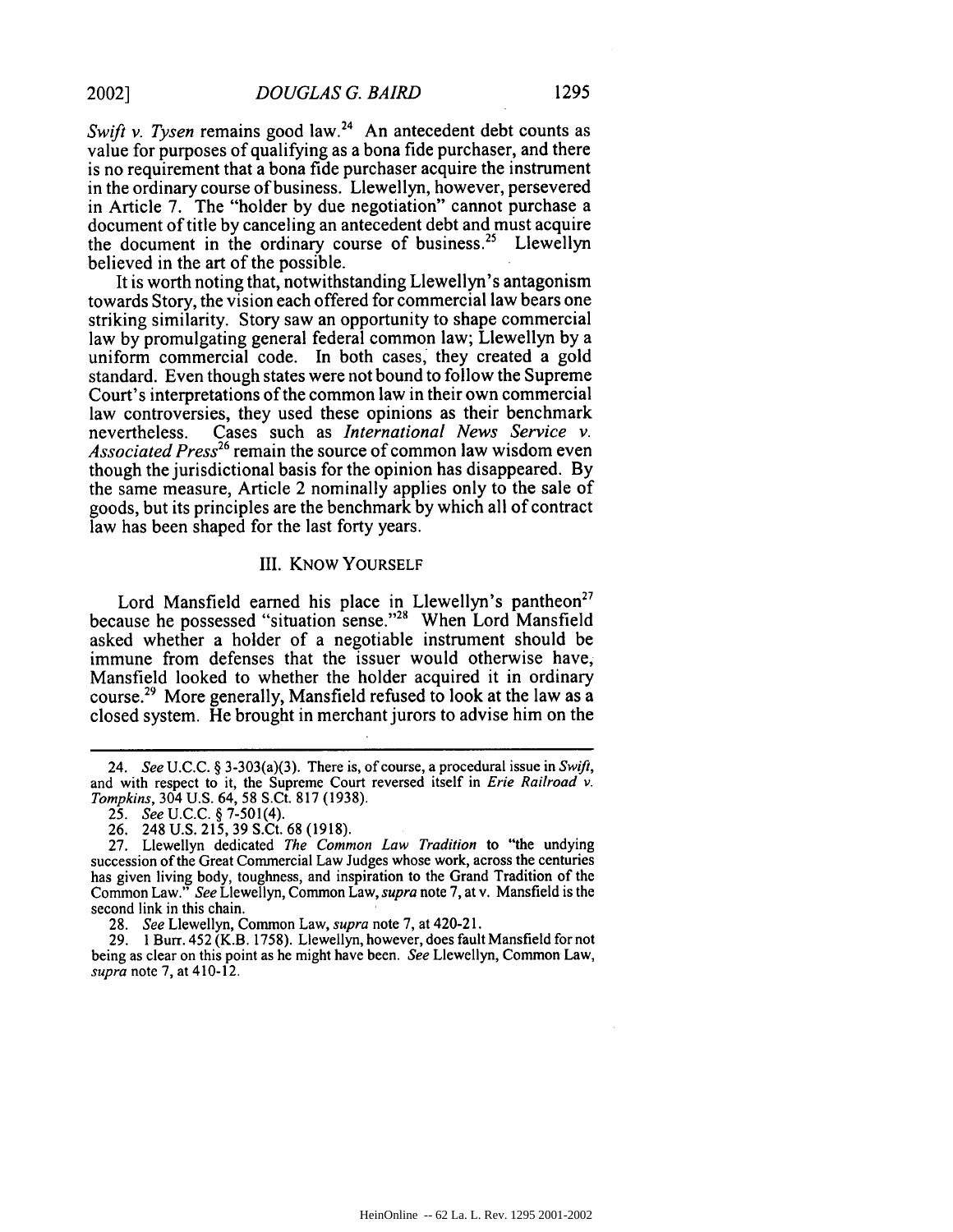law. He declared the law merchant part of the common law of England.

Llewellyn was drawn to the idea of the implied warranty of merchantability because of its long and distinguished pedigree in the law merchant. For centuries, one who made goods and sold them in the marketplace warranted that his goods passed without objection in the trade. Llewellyn expanded the scope of the implied warranty of merchantability. He extended it to all who dealt in goods of the kind, whether they made them or not. But Llewellyn embraced it in large measure because merchants themselves promulgated and supported the doctrine of merchantability. It is not the doctrine of the peddler or the horse trader, but they are not the major characters in the play.

The spirit that motivated Llewellyn was modesty about his own knowledge of commercial practice. As an academic, he did not know the kinds of warranties that best promoted commerce among experienced merchants. Far better than telling a manufacturer how to make his wares, we should merely tell him that he will be held to the standards of the trade. We find ourselves in a market for computers in which sellers compete with each other and offer us the same terms they offer to Fortune 500 companies. We should count our blessings to live in such a world. Sensible legal rules must take advantage of commercial norms that emerge in a competitive environment in which sophisticated parties are on both sides of the transaction. Rules that steer sellers towards offering goods with particular attributes or warranties tend to homogenize products and stifle innovation. Those in the academy cannot write a single warranty, suitable for all products, beyond such general requirements that the goods be consistent with the seller's representations, and in the absence of disclaimer, pass without objection in the trade. Law professors have no comparative advantage in setting terms of exchange.

## IV. CONCLUSION

In assessing the uniform law process against its competitors, it is useful to remember Llewellyn's legacy. His virtues are, to some considerable extent, embodied in the uniform law process itself. NCCUSL has been successful in its chosen domain because it chooses its battlegrounds carefully, fights only the battles it can win, and pays close attention to the forces that have sway in the legislature, not only because they have power, but also because they have expertise.

In the legal academy, we all must pay attention to the craft of mastering doctrine and connecting it to practice with a healthy skepticism about how much of the law in action we in fact understand. This has long been a distinguished tradition in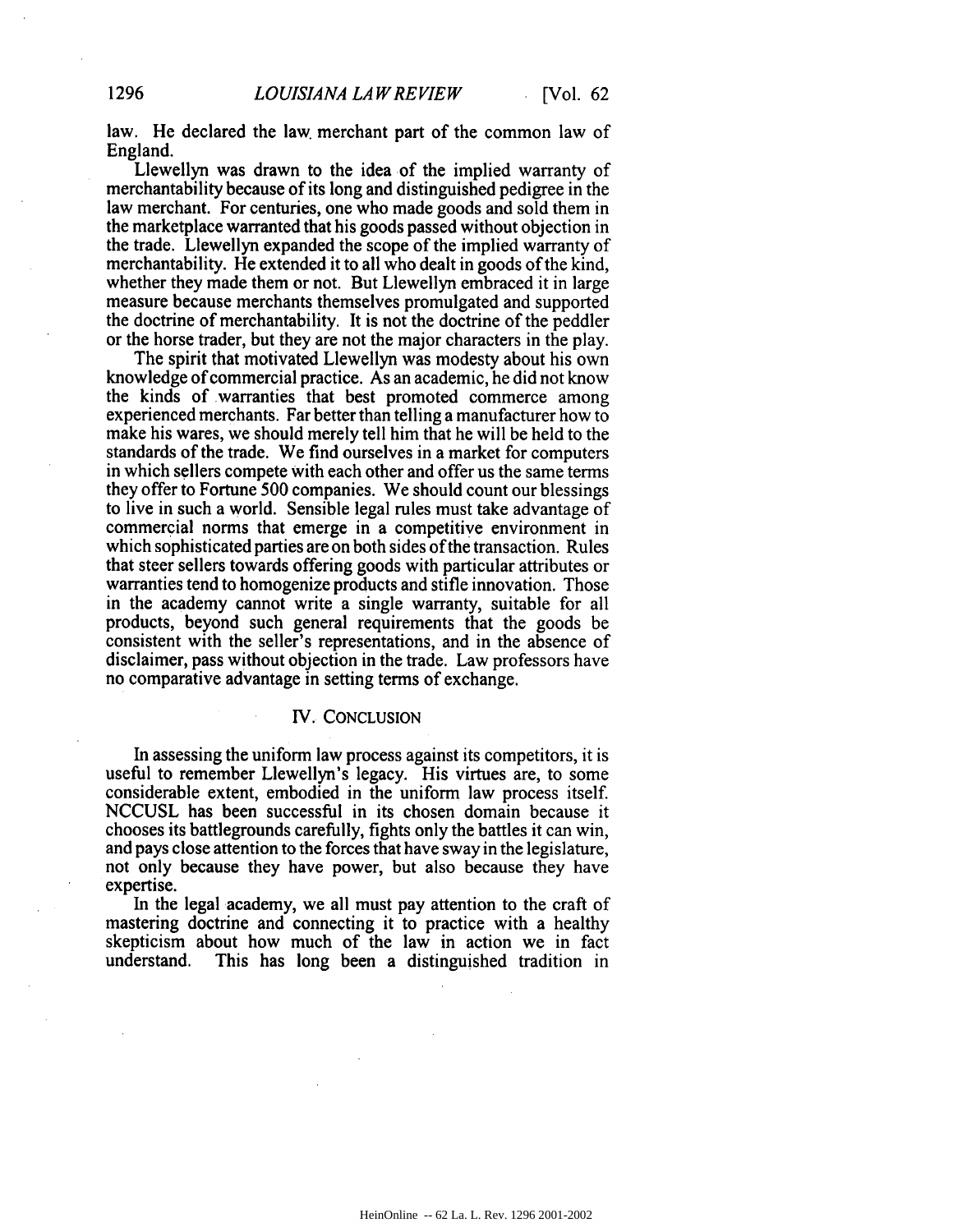$\sim$ 

 $\mathcal{L}^{\mathcal{L}}$ 

commercial law, a tradition in which Llewellyn stands with Williston, Corbin, Hawkland and others. It is a tradition that we should both celebrate and take to heart.